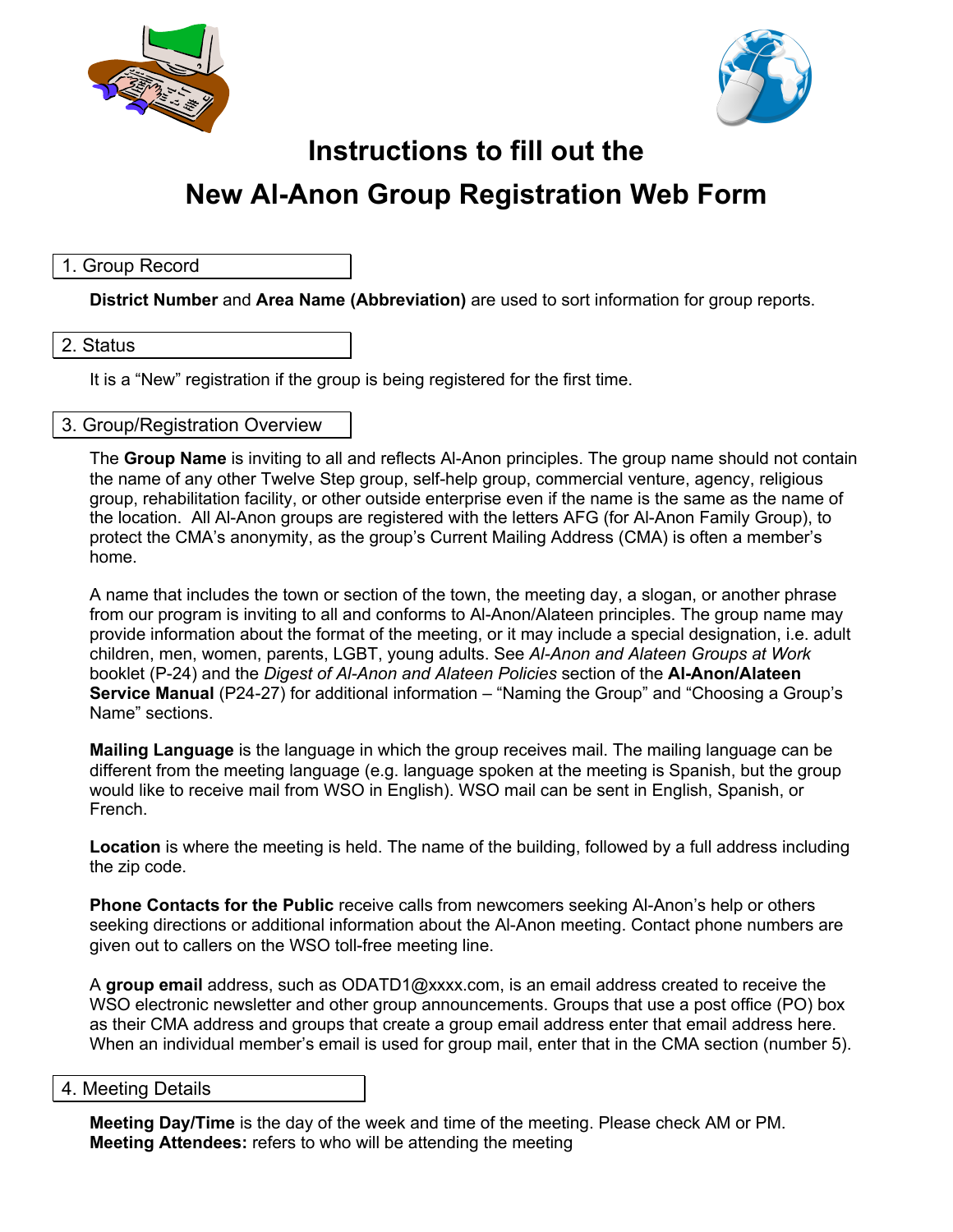- **Families and Friends only (Closed meeting)**: A meeting that is available for Al-Anon members and prospective members only. Anyone who has been affected by someone else's drinking is welcome.
- **Families, Friends and Observers welcome (Open meeting):** A meeting that welcomes observers seeking information about Al-Anon such as professionals, medical personnel, students, reporters, etc., as well as newcomers and members of Al-Anon.

See info in the *Al-Anon and Alateen Groups at Work booklet* (P-24).

**Language Spoken** is the language spoken at the meeting.

**Member Count** is an estimate of the number of members who regularly attend the meeting.

**Beginners** Some groups may decide to hold special beginners' meetings in conjunction with the regular group meeting, to provide newcomers with a simple introduction to Al-Anon. These beginners' meetings are served by the Group Representative of the hosting A-Anon group, and do not register as a separate group. Check the "Beginners" box for these special beginner meetings.

Other Al-Anon groups offer a beginner format as a way to attract newer members. These groups are registered separately and have a Group Representative. They may use "Beginner" as part of their group name. Do not check the "Beginners" box.

**Introductory** meetings can be held at institutions, such as hospitals, treatment centers, and shelters, or any other location where families and friends of alcoholics gather. Attendance changes frequently. Such a meeting is not considered an Al‑Anon group and does not have its own Group Representative. Experienced Al-Anon members share the responsibilities for conducting introductory meetings and for inviting those in attendance to try a regular Al‑Anon or Alateen meeting. Al‑Anon groups, directly or through their district, are encouraged to help with the cost of literature and other expenses for introductory meetings. Members must comply with the security requirements of the meeting location.

**Limited Access:** There are Al-Anon groups where meeting access is limited due to the facility's entry restrictions. These groups meet at sites such as military bases, institutions, industrial plants, or schools.

**Special Needs:** This group provides special features such as, **Handicap Access**, **Child Care**, **Fragrance Free, Smoking Permitted** or **Sign Language**.

**Location Instructions** provide important information about the group; e.g. meeting room #, or direction such as use the back door, etc. Simple steps such as adding signage throughout the building to direct people to the meeting room can also help newcomers.

**Additional Meeting:** Information for a multiple meeting can be provided in this section.

## 5. Current Mailing Address (CMA)

It is essential to be able to contact the group. Each group needs to have someone who is willing to receive postal and electronic mailings, and take it to the group. The CMA can be a member who anticipates keeping the same address for at least a year, who has no difficulty in receiving mail at home, and who attends the group's meeting regularly to deliver the mail. The CMA's personal email address can be used to receive the electronic mailings. Some groups rent a PO box, and members rotate the responsibility to deliver mail to the group. A group email address can be created when the group doesn't have a member listed as the CMA, or as an alternative to using the CMA's or another member's personal email address.